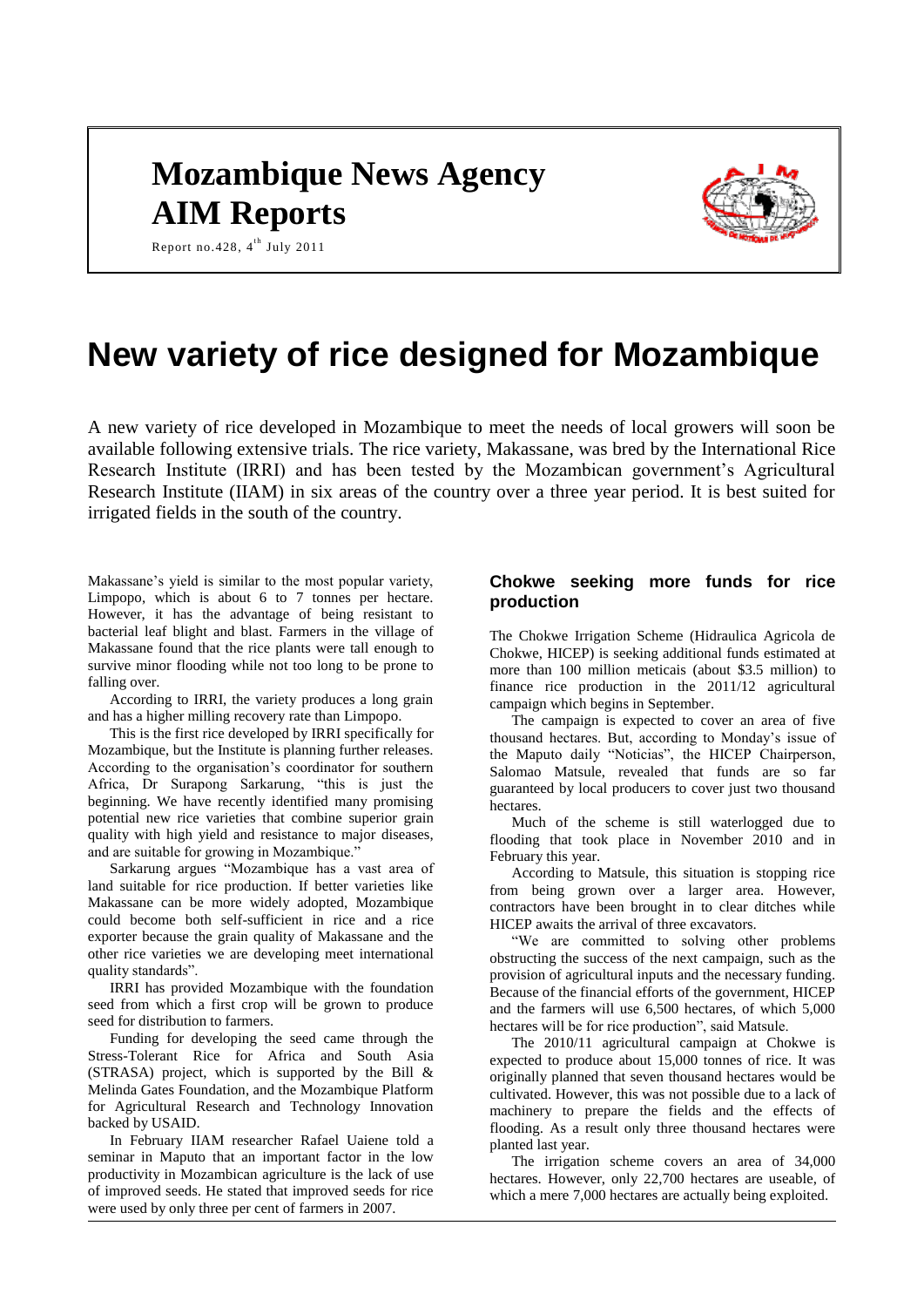# **Land disputes delay Bela Vista Rice Project**

Land disputes in the southernmost district of Matutuine, Maputo province, are delaying the implementation of a project to grow and process rice which aims to cut Mozambique's rice imports by a fifth.

The Bela Vista Rice Project is co-owned by the Libyan state's Libyan African Investment Portfolio (LAP) and the Mozambican company Ubuntu.

The project plans to grow rice in an area of six thousand hectares in the initial phase beginning in September this year. That would produce around 40,000 tonnes of rice per year. The plan is to continue expanding the project until it covers an area of 20,000 hectares.

However, the plan is being endangered by land disputes. The project currently only has access to 1,800 hectares of which 400 hectares are used for seed production. The remaining 1,400 hectares are not situated in a contiguous block, which is a barrier to installing an effective irrigation system.

According to "Diario de Mocambique", the chief in the locality of Tinonganine, Abel Machango, lamented that just before the project was due to be launched many people suddenly appeared brandishing land titles, known as DUATs, covering areas where the project had planned to expand. A further problem is that some households are refusing to hand over their fields to the project.

Machango complained that some of these citizens have never used or developed the land covered by these documents. He said that under normal conditions the DUATs should have been revoked because the land was not used or developed within five years, as demanded by the law.

The local traditional leader (regulo) Eduardo Santaka stated that the delay in handing over the land to the project was due to the government and the investors agreeing that the land should be disbursed in a phased manner.

"The government has to know who has handed over the land and what the benefits are to the community, district, province and country in general. We see that this company is responsible. The land will be dispensed in a phased manner", promised Santaka.

According to Machango, the authorities are working to help the community to understand the need to welcome the project and hand over part of their land. In return they will benefit from the help that the company is promising to provide as part of its social responsibility.

Once fully operational the project will employ 400 workers.

## **National seed plan approved**

The Mozambican government on 28 June approved the National Programme for Strengthening Seed Supply.

The programme has been put together under the Agricultural Development Strategic Plan (PEDSA) which was adopted by the government in May. The seed programme has an overall budget of 1.5 billion meticais (about \$52 million), part of which will be funded from the state budget.

Agriculture Minister Jose Pacheco told reporters at the end of a meeting of the Council of Ministers (Cabinet) that the programme aims to increase access to improved seed.

"Our objective is to increase the production of improved seed at national level, and to improve and expand the seed distribution network, particularly in the rural areas where most farming takes place", said Pacheco.

The minister stressed the need to increase the capacity to process seed, strengthen the seed production companies, and guarantee an efficient and effective system for quality control.

He said that improved seeds are a national asset that should be preserved and protected because of their vital importance as a major production input. However, he stressed that this should not prevent making seed production a business.

"Currently the country produces six thousand tonnes of seed of which 50 per cent is maize seed, and 32 per cent is rice seed, and 18 per cent is for other crops", said the minister.

However, this is well below the needs of the country. Pacheco pointed out that currently only ten per cent of Mozambican farmers use improved seed. The result is low agricultural productivity.

The seed programme will begin during this agricultural season (2011/12) and extend into 2014/15 by when it is planned to produce 262,000 tonnes of seed per year.

To implement the programme two institutions must be strengthened - the state owned company Sementes de Mocambique (SEMOC – Seeds of Mozambique), and the Mozambique Grain Institute (ICM).

"SEMOC needs to be restructured through a publicprivate partnership so that it can meet the needs of development. The Mozambique Grain Institute also has to be changed, because we cannot run the risk of our farmers increasing productivity and their output without guaranteeing a market for their surplus", concluded the minister.

In other words, the ICM will revert to playing the role of buyer of last resort, promising to purchase all grain that private traders fail to buy.

During the Cabinet meeting the ministers reviewed the implementation of the Multisectoral Action Plan for the Reduction of Chronic Malnutrition, which was approved last year.

A recent UNICEF report "Child Poverty and Disparities in Mozambique 2010" warned that chronic malnutrition affects 44 per cent of children under five years of age.

## **Funds available for north-south highway**

The Mozambican government and the World Bank signed an agreement in Maputo on 1 July for a loan of \$41 million to cover the deficit on the rehabilitation of three stretches of the country's main north-south highway.

The agreement was signed by Minister of Planning and Development Aiuba Cuereneia and the Resident Representative of the World Bank, Lawrence Clark. The money comes from the soft loans arm of the World Bank group, the International Development Association (IDA).

The three stretches concerned are between the neighbourhoods of Benfica and Jardim, in Maputo city, right at the start of the highway, between Xai-Xai and Chissibuca in Gaza province, and between Massinga and Nhachengue in Inhambane.

In 2007 the IDA provided a credit of \$100 million to the government for road rehabilitation and institutional support under the Integrated Road Sector Programme 2007-2009.

However, during implementation of the programme it was found that the sum allocated was insufficient due to the rising prices of building materials. So there was a large deficit making it impossible to conclude the three stretches of the highway.

The additional funding now agreed should make complete rehabilitation and modernization possible, as well as financing technical assistance, consultancies and studies for the road sector.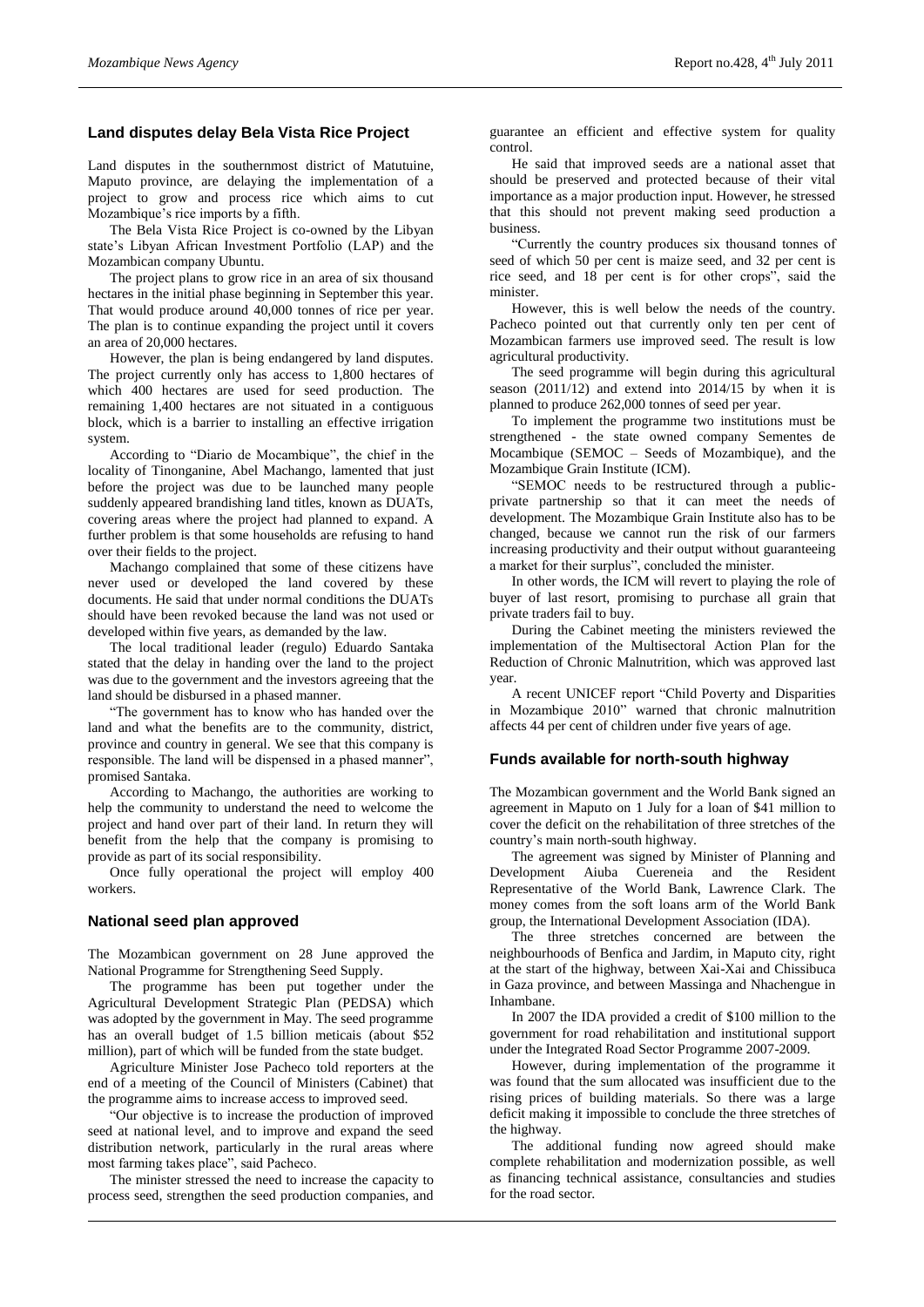## **Vale increases Moatize coal target**

The Brazilian mining company Vale has announced that it intends to produce 1.5 million tonnes of coal this year from its open cast mine at Moatize, in the western Mozambican province of Tete.

This is a 75 per cent increase on its previous estimate of 850,000 tonnes for the year. The company plans to increase output to 6.3 million tonnes in 2012.

Vale had hoped to begin exporting coal in July, but delays in rebuilding the Sena railway line from Moatize to the port in Beira have meant that the company has postponed launching exports until October.

Production in the first phase will increase to 11 million tonnes per year, of which three quarters will be coking coal. Output will then double to 22 million tonnes per year during the second phase beginning in 2014.

The company's investment in Mozambique is huge - this year it will invest \$422 million in the Moatize project.

There are now 36 mining companies operating in Moatize district, and they are all facing a nightmare in getting their coal to the coast for export.

Even when the Sena railway line is running it will only have the capacity to transport six million tonnes of coal per year. A further upgrade could increase this to 12 million tonnes per year. Yet coal output from the Zambezi coal basin could by then be running at over 80 million tonnes per year.

Vale is considering funding a 900 kilometre railway line from the mine to the port of Nacala. The line would take five years to complete, and would cost (including the upgrading of the port) about \$4 billion.

#### *Beacon Hill ready to send coal to Beira*

Meanwhile, the British company Beacon Hill Resources on Wednesday announced that it has begun to produce export grade coking coal from its open cast mine at Moatize.

It plans to start trucking coal to the port at Beira in July. The coal will be stockpiled at Beira pending the first export shipment.

In a statement to the Beacon Hill Annual General Meeting, the company's Chairperson, Justin Lewis, said "we are delighted to announce the commencement of operations at Minas de Moatize with production of its first washed export grade coal. This is another significant milestone for the development of the Minas de Moatize coal mine, which, has been achieved in less than a year since we acquired the mine'

Minas de Moatize initially consisted of an underground mine, which has been producing small amounts of coal for domestic use, and for export to neighbouring countries, such as Malawi.

But since taking ownership of Minas de Moatize, Beacon Hill has switched the focus to open cast mining. It is developing a large open cast mine that will produce 2.35 million tonnes of coal per year, of which 0.9 million tonnes will be in the form of the more valuable coking coal. The company will start by mining 15,000 tonnes of coal per month.

The company has a temporary processing unit to wash and grade the coal, and will process a stockpile of 39,000 tonnes from its underground mine to test the unit and the logistics of getting the coal to market.

Although it will begin moving coal to Beira by road, the company intends to use the Sena railway line from Moatize to Beira to shift 1.8 million tonnes of coal per year. The company states that "the operators of the Sena railway line remain confident of being able to transport initial volumes of Minas Moatize coal in the second half of this year".

Rio Tinto's mine at Benga, run by its subsidiary Riversdale, will also soon be operational, producing 10 million tonnes of coal a year. In addition, Riversdale's mine in the adjacent Zambeze concession area will in late 2014 begin producing up to 25 million tonnes a year. A third Riversdale area, Tete East, could contribute a further 10 million tonnes.

Other mining companies are also sitting on large reserves. The British company Ncondezi hopes to export ten million tonnes per year beginning in the second half of 2014.

Mining in the Zambezi coal basin has so far created 10,811 jobs, according to the Moatize district administrator, Manuel Guimaraes.

### **New hospital for Nampula**

Work on building a new reference hospital in the northern province of Nampula is due to begin in November, under an agreement signed in the southern city of Matola on 23 November.

The hospital will belong to the Ministry of Health and the charitable institution "Our Children Our Future" (INCF). Funding for the new hospital, budgeted at  $£123$  million (about \$175 million) will be mobilised by the South African based group BluPearl investments.

These three bodies signed the agreement to build a modern hospital in Nampula, which will benefit an estimated population of six million people living in the provinces of Nampula, Zambezia, Niassa and Cabo Delgado. It will also operate as a teaching hospital for students from the country's medical faculties.

Speaking at the ceremony, Health Minister Alexandre Manguele said this would be a hospital of "high quality and state of the art technology". It would reduce the need, still felt by many Mozambicans, to seek medical treatment outside the country.

A source in the office of the First Lady, Maria de Luz Guebuza, who is the patron of the INCF, said funding for the construction would not take the form of either a loan or a grant. "Payment will be by means of joint management of the investors for 15 years, after which the hospital will pass into the ownership of the INCF and the Ministry", said the source.

The managing director of BluPearl, Jason Pedersen, told AIM that Mozambique is one of the key countries for the investment of this group, which also has interests in agriculture and mining.

Pedersen guaranteed that work on the hospital will begin in November and it will take two years to complete.

### **DNO International abandoning oil exploration**

The Norwegian group Det Norske Olse-Selskap (DNO International) is abandoning oil and gas exploration in the Inhaminga block, in the central Mozambican province of Sofala.

According to a source in the Mozambican National Hydrocarbon Company (ENH), DNO is giving up because none of the four wells it drilled turned up any finds of hydrocarbons in commercially viable amounts.

DNO-International invested about \$30 million in the exploration. The drilling found some natural gas, but not in significant quantities.

The Inhaminga block is onshore and covers a vast area of Sofala, including the districts of Cheringoma, Caia, Gorongosa and Maringue.